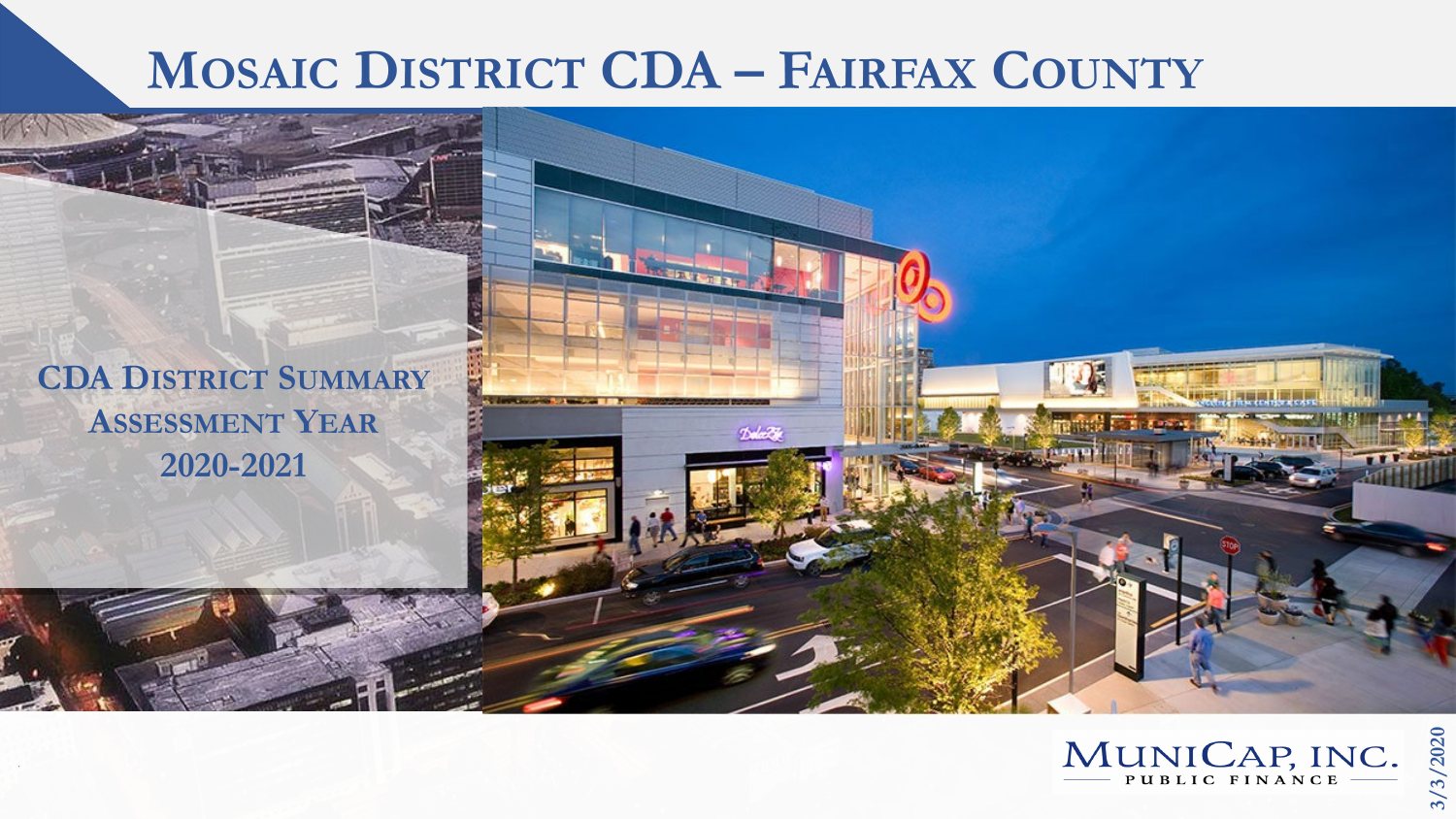## FUND **BALANCES<sup>1</sup>**

### The table below provides a summary of the account activity and the fund balances as of December 31, 2019.

| <b>Balance</b> | Disburse-   | <b>Additional</b> |                  | <b>Investment</b> | <b>Balance</b> |
|----------------|-------------|-------------------|------------------|-------------------|----------------|
| 12/31/2018     | ments       | <b>Proceeds</b>   | <b>Transfers</b> | Income            | 12/31/2019     |
| \$452          | \$5,375,306 | \$0               | \$6,282,597      | \$7,941           | \$915,684      |
| \$0            | \$0         | \$0               | \$0              | \$0               | \$0            |
| \$32,621       | \$31,474    | \$0               | \$0              | \$546             | \$1,693        |
| \$0            | \$0         | \$0               | \$0              | \$0               | \$0            |
| \$0            | \$0         | \$0               | \$0              | \$0               | \$0            |
| \$811,321      | \$0         | \$5,470,307       | $(\$6,282,597)$  | \$15,730          | \$14,761       |
| \$0            | \$0         | \$0               | \$0              | \$0               | \$0            |
| $\$0$          | \$0         | \$0               | \$0              | \$0               | \$0            |
| \$5,324,814    | \$0         | \$0               | \$0              | \$117,041         | \$5,441,855    |
| \$7,011,356    | \$0         | \$0               | \$0              | \$149,477         | \$7,160,833    |
| \$13,180,564   | \$5,406,780 | \$5,470,307       | \$0              | \$290,735         | \$13,534,826   |
|                |             |                   |                  |                   |                |

<sup>1</sup>The calculations are shown rounded to the dollar.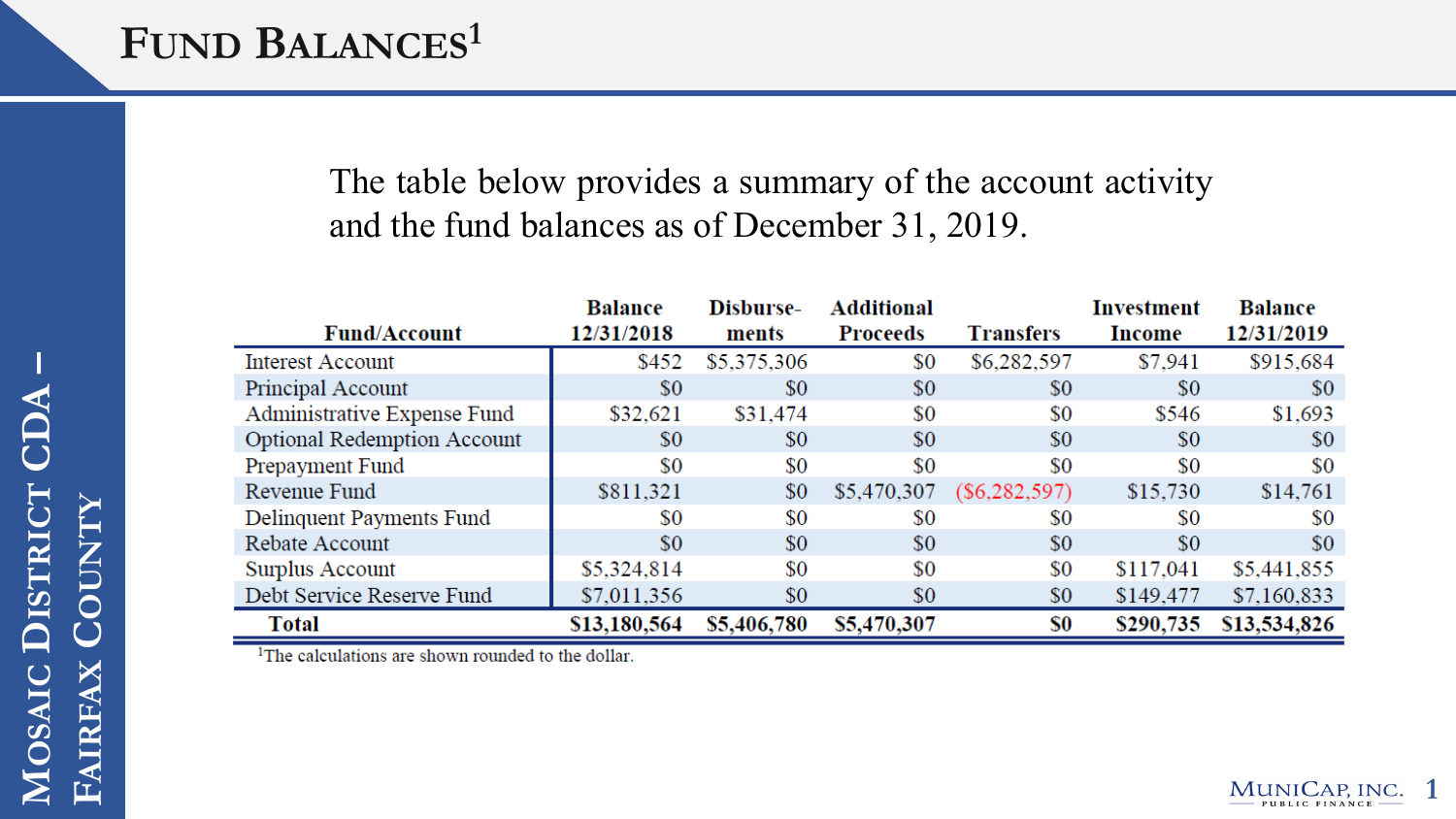The table below shows the estimated Tax Increment Revenues (County Advanced Revenues) for the 2020-2021 Assessment Year.

| 2020 aggregate assessed value                                             | \$672,598,740 |
|---------------------------------------------------------------------------|---------------|
| Less: base year aggregate assessed value                                  | \$38,271,740  |
| Subtotal incremental assessed value                                       | \$634,327,000 |
| Estimated real property tax rate per \$100 of assessed value <sup>2</sup> | \$1.18        |
| <b>Estimated Tax Increment Revenues for Assessment Year 2020-2021</b>     | \$7,485,059   |

<sup>1</sup>The calculations are shown rounded to the dollar; however, the calculations are not rounded. <sup>2</sup>The real property tax rate represents the advertised tax year 2020 real property tax rate. The above calculation will be updated once the tax year 2020 tax rate is finalized.

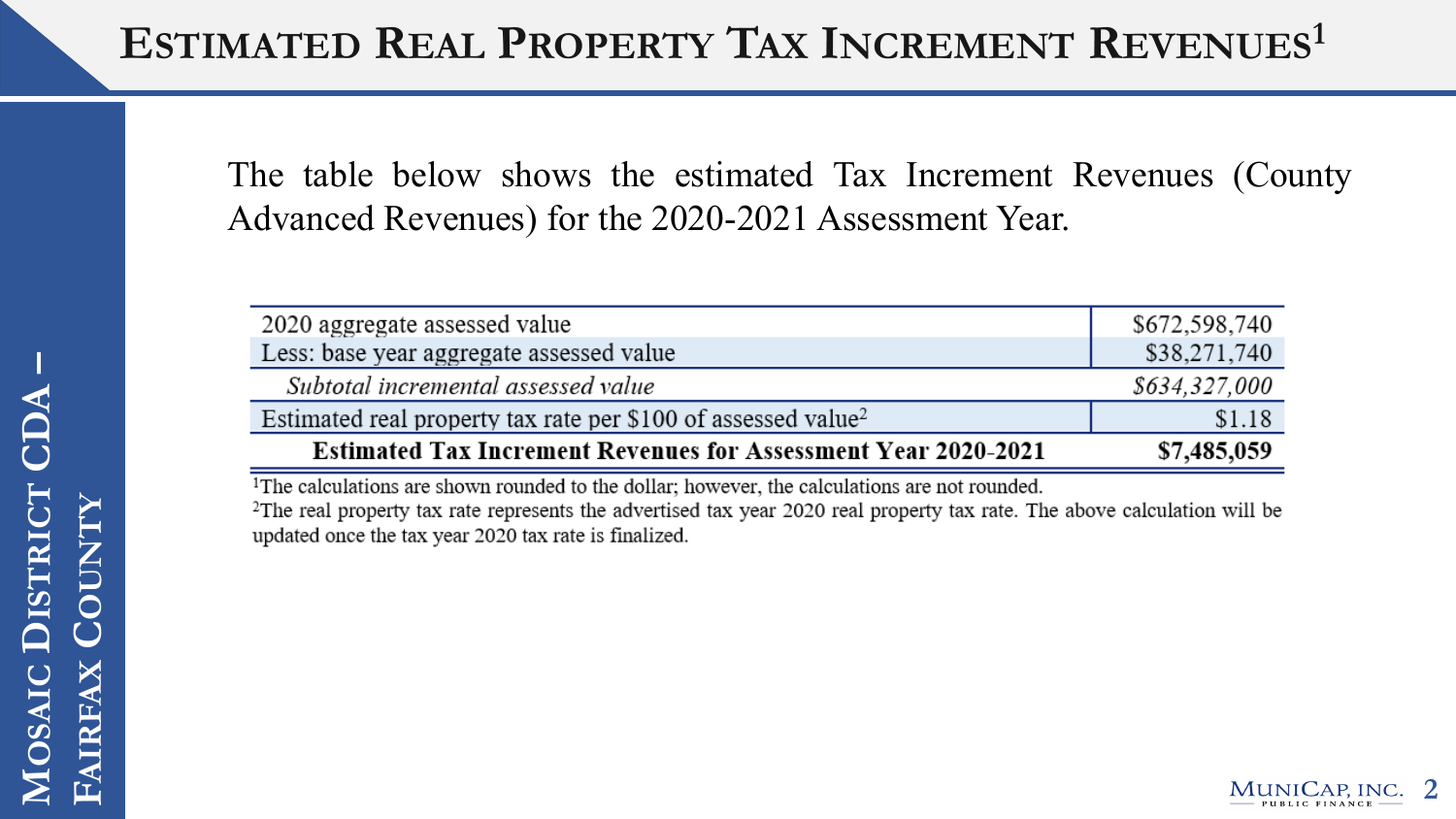## **REVENUES AND EXPENSES – CDA ANNUAL BUDGET1**

The table below shows the excess of revenues over CDA expenditures for the 2020-2021 Assessment Year.

|                                                                           | Series 2011A | Series 2011A-T |             |
|---------------------------------------------------------------------------|--------------|----------------|-------------|
|                                                                           | <b>Bonds</b> | Bonds          | Total       |
| <b>Revenues:</b>                                                          |              |                |             |
| <b>Estimated County Advanced Revenues</b>                                 | \$5,345,696  | \$2,139,362    | \$7,485,059 |
| Available balance of the Surplus Fund                                     | \$0          | \$0            | \$0         |
| Estimated annual Debt Service Reserve Fund investment income <sup>2</sup> | \$68,121     | \$27,072       | \$95,193    |
| Surplus from prior year                                                   | \$649,801    | \$251,099      | \$900,900   |
| <b>Total revenues</b>                                                     | \$6,063,618  | \$2,417,533    | \$8,481,151 |
| <b>Expenditures:</b>                                                      |              |                |             |
| Debt service:                                                             |              |                |             |
| Interest payment due on September 1, 2020                                 | \$1,513,319  | \$643,981      | \$2,157,300 |
| Interest payment due on March 1, 2021                                     | \$1,513,319  | \$643,981      | \$2,157,300 |
| Principal payment due on March 1, 2021                                    | \$990,000    | \$360,000      | \$1,350,000 |
| Subtotal debt service                                                     | \$4,016,638  | \$1,647,963    | \$5,664,600 |
| Estimated administrative expenses                                         | \$58,027     | \$23,223       | \$81,250    |
| Contingency                                                               | \$82,072     | \$32,845       | \$114,917   |
| <b>Total expenditures</b>                                                 | \$4,156,736  | \$1,704,031    | \$5,860,767 |
| <b>Excess of revenues over expenditures</b>                               | \$1,906,882  | \$713,503      | \$2,620,384 |

<sup>1</sup>The calculations are shown rounded to the dollar; however, the calculations are not rounded.

<sup>2</sup>Estimated investment income earned during the period of March 2, 2020 to March 1, 2021.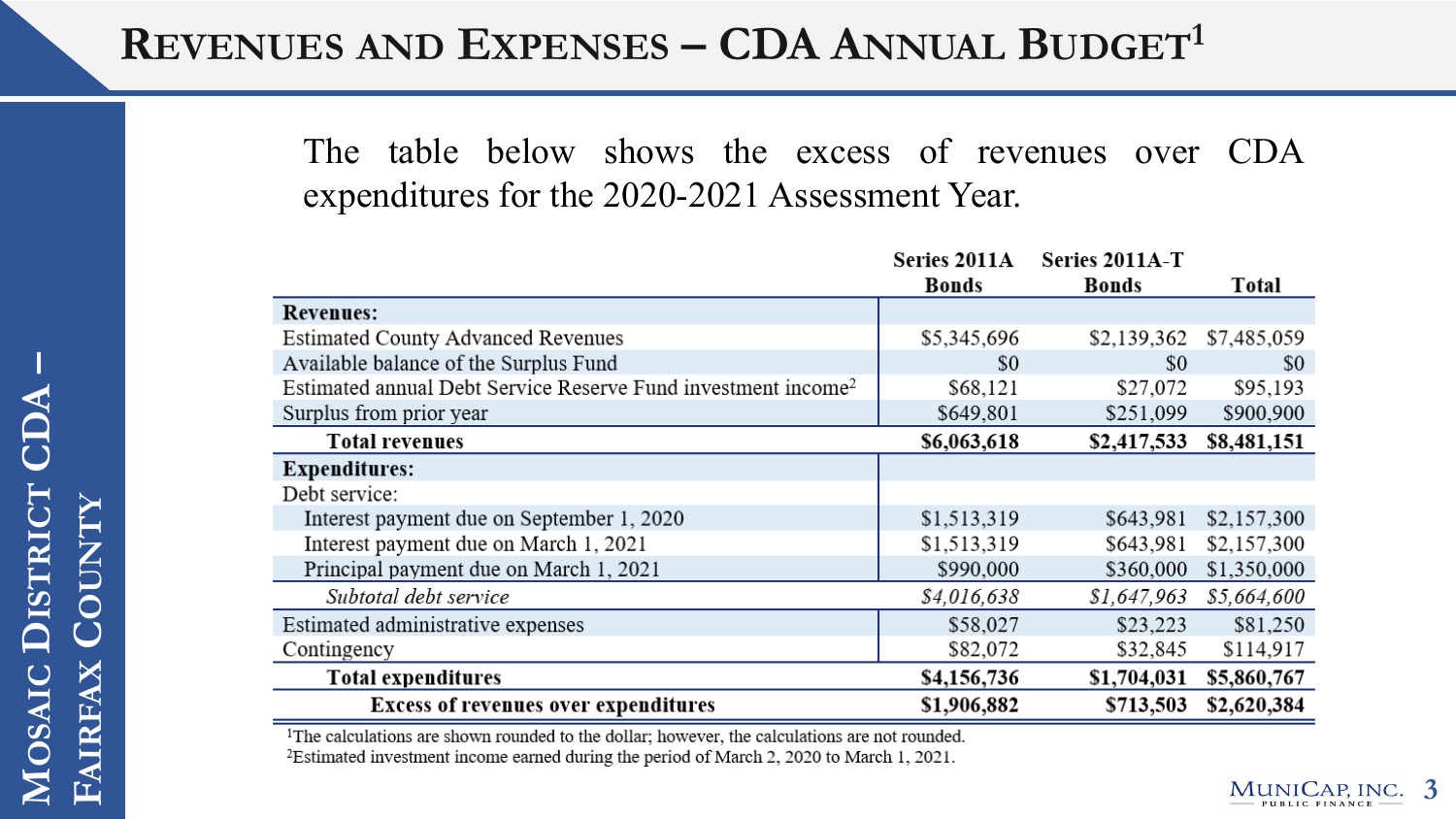The Annual Revenue Requirement Part A for the 2020-2021 Assessment Year is equal to \$0 as shown below.

|                                                                           | Series 2011A | Series 2011A-T |             |
|---------------------------------------------------------------------------|--------------|----------------|-------------|
|                                                                           | <b>Bonds</b> | <b>Bonds</b>   | Total       |
| <b>Expenses:</b>                                                          |              |                |             |
| Debt service:                                                             |              |                |             |
| Interest payment due on September 1, 2020                                 | \$1,513,319  | \$643,981      | \$2,157,300 |
| Interest payment due on March 1, 2021                                     | \$1,513,319  | \$643,981      | \$2,157,300 |
| Principal payment due on March 1, 2021                                    | \$990,000    | \$360,000      | \$1,350,000 |
| Subtotal debt service                                                     | \$4,016,638  | \$1,647,963    | \$5,664,600 |
| Periodic costs associated with the Series 2011 Bonds                      | \$0          | \$0            | \$0         |
| Estimated administrative expenses                                         | \$58,027     | \$23,223       | \$81,250    |
| Contingency                                                               | \$82,072     | \$32,845       | \$114,917   |
| <b>Total expenses</b>                                                     | \$4,156,736  | \$1,704,031    | \$5,860,767 |
| <b>Available Funds:</b>                                                   |              |                |             |
| <b>Estimated County Advanced Revenues</b>                                 | \$5,345,696  | \$2,139,362    | \$7,485,059 |
| Available balance of the Surplus Fund                                     | \$0          | \$0            | \$0         |
| Estimated annual Debt Service Reserve Fund investment income <sup>2</sup> | \$68,121     | \$27,072       | \$95,193    |
| Surplus from prior year                                                   | \$649,801    | \$251,099      | \$900,900   |
| Total available funds                                                     | \$6,063,618  | \$2,417,533    | \$8,481,151 |
| Annual Revenue Requirement Part A                                         | \$0          | \$0            | \$0         |

<sup>1</sup>The calculations are shown rounded to the dollar; however, the calculations are not rounded.

<sup>2</sup>Estimated investment income earned during the period of March 2, 2020 to March 1, 2021.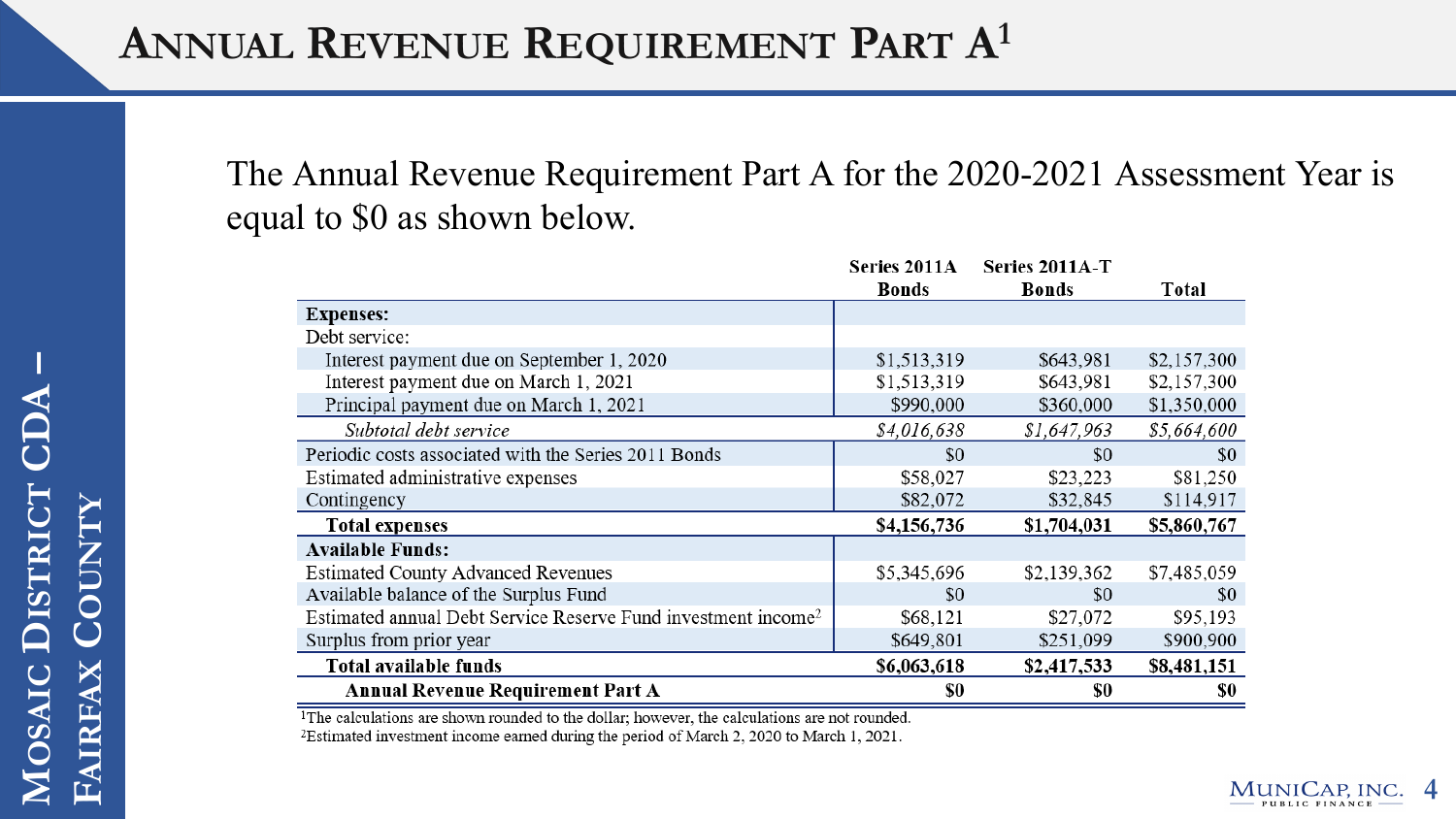# **REQUIREMENT OF TRANSFER TO SURPLUS FUND1**

- Surplus Fund balance as of December 31, 2019: \$5,441,855.
- Surplus Fund Coverage Ratio for the 2020- 2021 Assessment Year: 2.28x debt service (1.50x debt service is considered fully funded)
- The Surplus Fund Coverage Ratio for Assessment Year 2020-2021 exceeds the required Surplus Fund Coverage Ratio of 1.5x for the current year's debt service.
	- As such, the Assessment Year 2020-2021 Surplus is not required to be deposited to the Surplus Fund. Instead, the Surplus will be retained by the County.

| <b>Available Funds:</b>                                        |              |
|----------------------------------------------------------------|--------------|
| Balance of the Surplus Fund as of December 31, 2019            | \$5,441,855  |
| Estimated Tax Increment Revenues for Assessment Year 2020-2021 | \$7,485,059  |
| <b>Total available funds</b>                                   | \$12,926,914 |
| <b>Tax Revenue Bonds Debt Service:</b>                         |              |
| Series 2011A Bonds:                                            |              |
| Interest payment due on September 1, 2020                      | \$1,513,319  |
| Interest payment due on March 1, 2021                          | \$1,513,319  |
| Principal payment due on March 1, 2021                         | \$990,000    |
| Subtotal Series 2011A Bonds debt service                       | \$4,016,638  |
| Series 2011A-T Bonds:                                          |              |
| Interest payment due on September 1, 2020                      | \$643,981    |
| Interest payment due on March 1, 2021                          | \$643,981    |
| Principal payment due on March 1, 2021                         | \$360,000    |
| Subtotal Series 2011A-T Bonds debt service                     | \$1,647,963  |
| <b>Total debt service</b>                                      | \$5,664,600  |
| <b>Surplus Fund Coverage Ratio</b>                             | 2.28x        |

<sup>1</sup>The calculations are shown rounded to the dollar; however, the calculations are not rounded.

#### **Recommendation: No transfer to Surplus Fund is necessary pursuant to Section 5.j.(3) of the Memorandum Of Understanding.**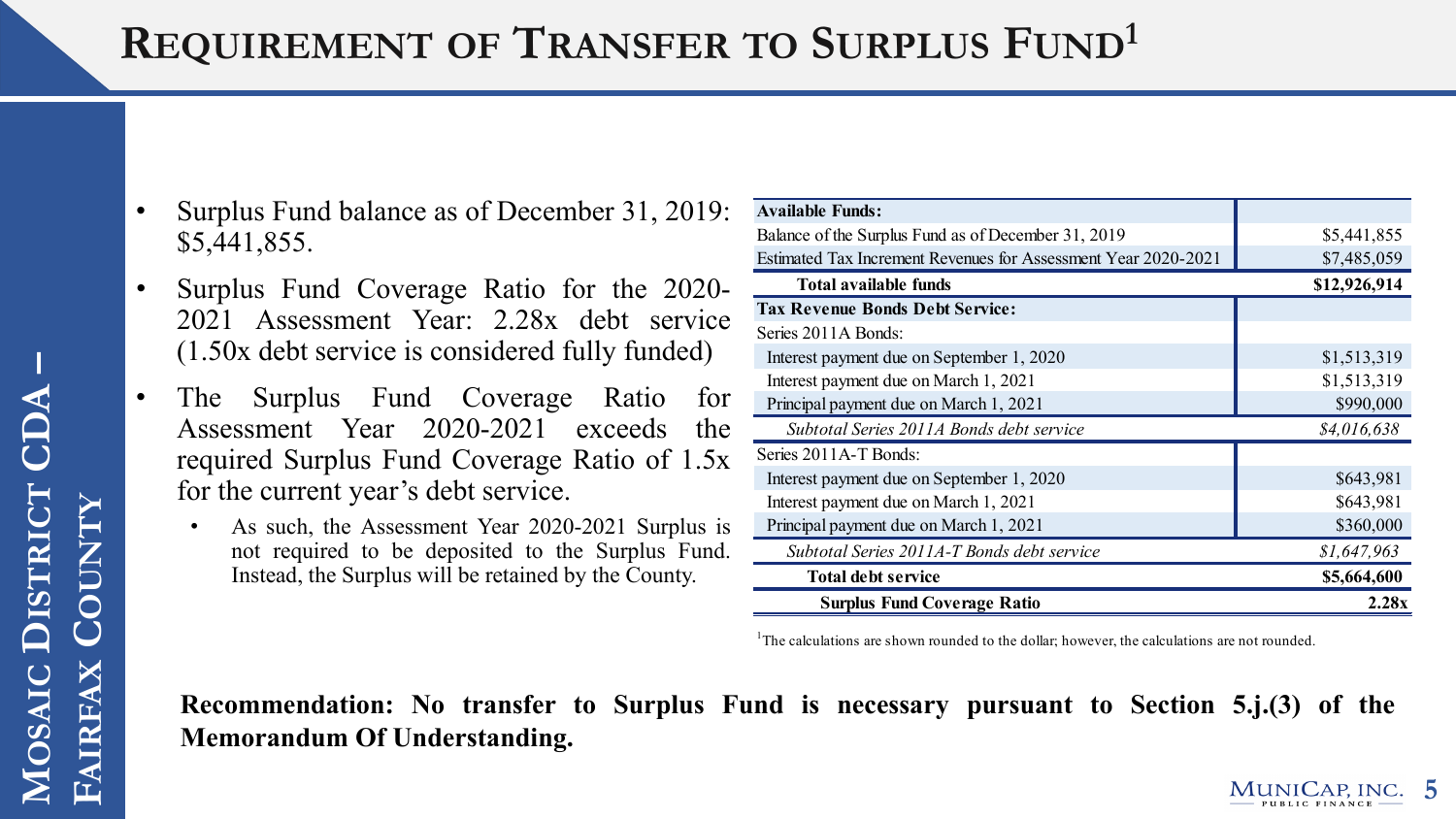The below chart provides a comparison of the actual assessed value of the parcels in the CDA District compared to the values projected in the Limited Offering Memorandum.



**6**

MUNICAP, INC. PUBLIC FINANCE

**MOSAIC DISTRICT**<br>FAIRFAX COUNTY **DISTRICT CDA FAIRFAX COUNTY**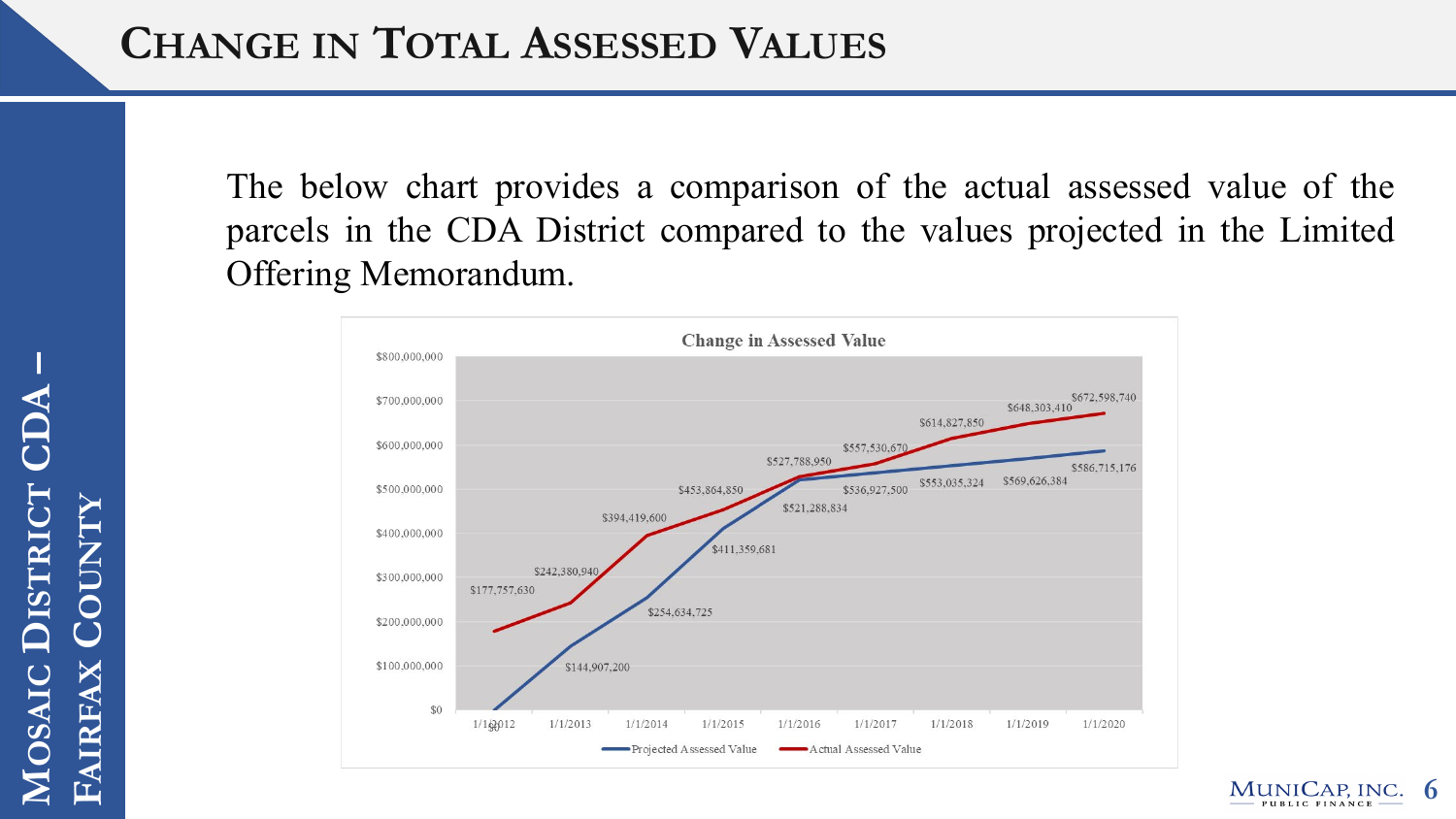### **COMPARISON OF TAX INCREMENTAL REVENUES – COUNTY ADVANCED REVENUE**

The below chart provides a comparison of the actual tax increment revenues produced by the taxable parcels comprising the CDA District compared to the amounts projected in the Limited Offering Memorandum.



**Projected vs. Actual Tax Increment Revenues**

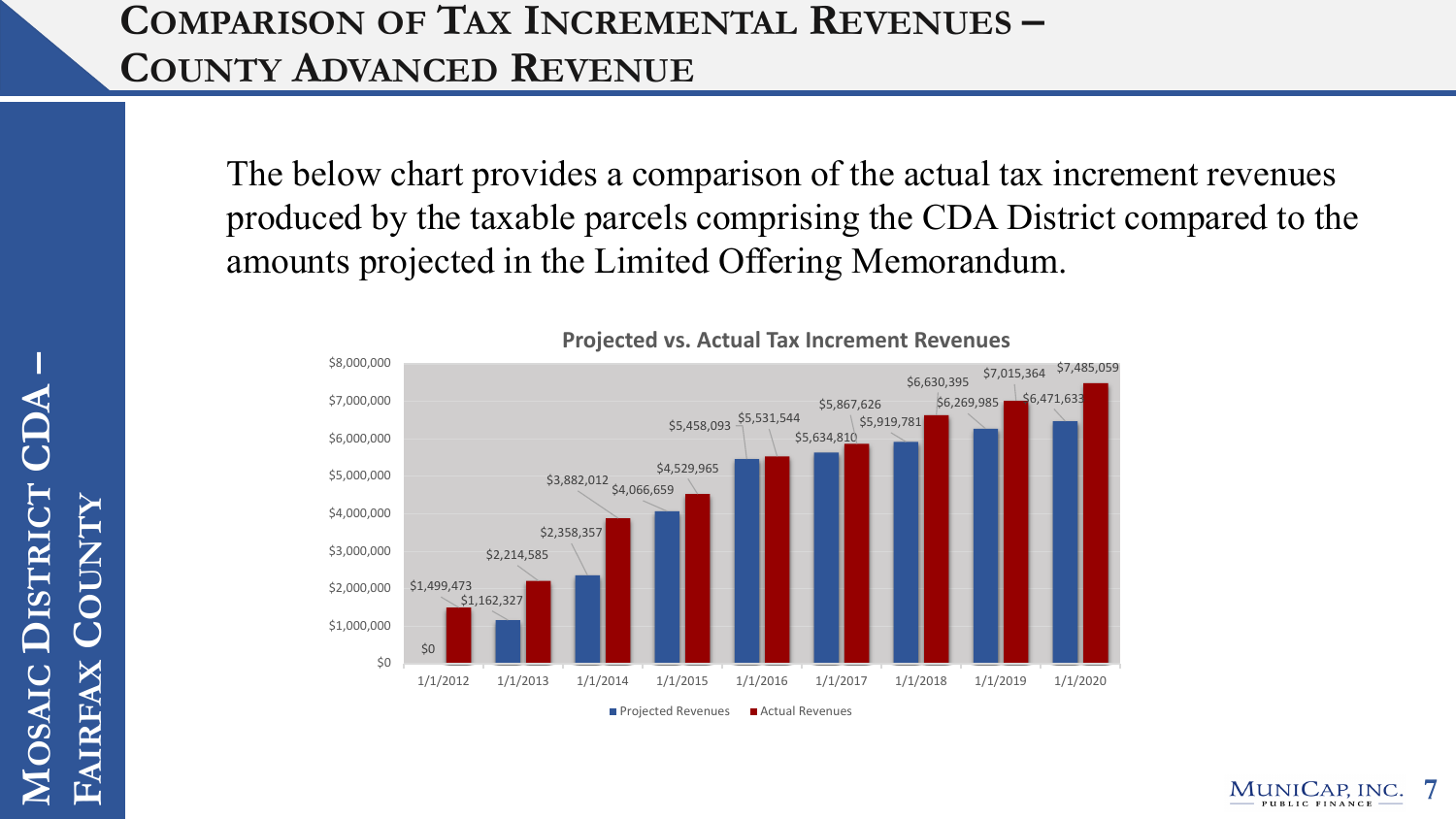## **SUMMARY OF ESTIMATED TOTAL TAX REVENUES**

The total estimated tax revenues for fiscal years 2021 and 2022 are shown below.

|                                        | <b>Fiscal Year Ending</b> |              |  |
|----------------------------------------|---------------------------|--------------|--|
| <b>Revenues:</b>                       | $30 - Jun-21$             | $30$ -Jun-22 |  |
| Real property taxes after debt service | \$1,739,209               | \$1,798,569  |  |
| Sales taxes                            | \$3,035,907               | \$3,111,805  |  |
| Transient occupancy taxes              | \$121,043                 | \$124,069    |  |
| Personal property taxes                | \$320,278                 | \$328,285    |  |
| <b>BPOL</b> taxes                      | \$618,461                 | \$633,923    |  |
| Utility taxes                          | \$116,289                 | \$119,196    |  |
| <b>Additional taxes</b>                | \$276,833                 | \$283,754    |  |
| <b>Total estimated tax revenues</b>    | \$6,228,020               | \$6,399,601  |  |

<sup>1</sup>The fiscal year 2021 amount does not include the surplus from prior year or estimated Debt Service Reserve Fund investment income.

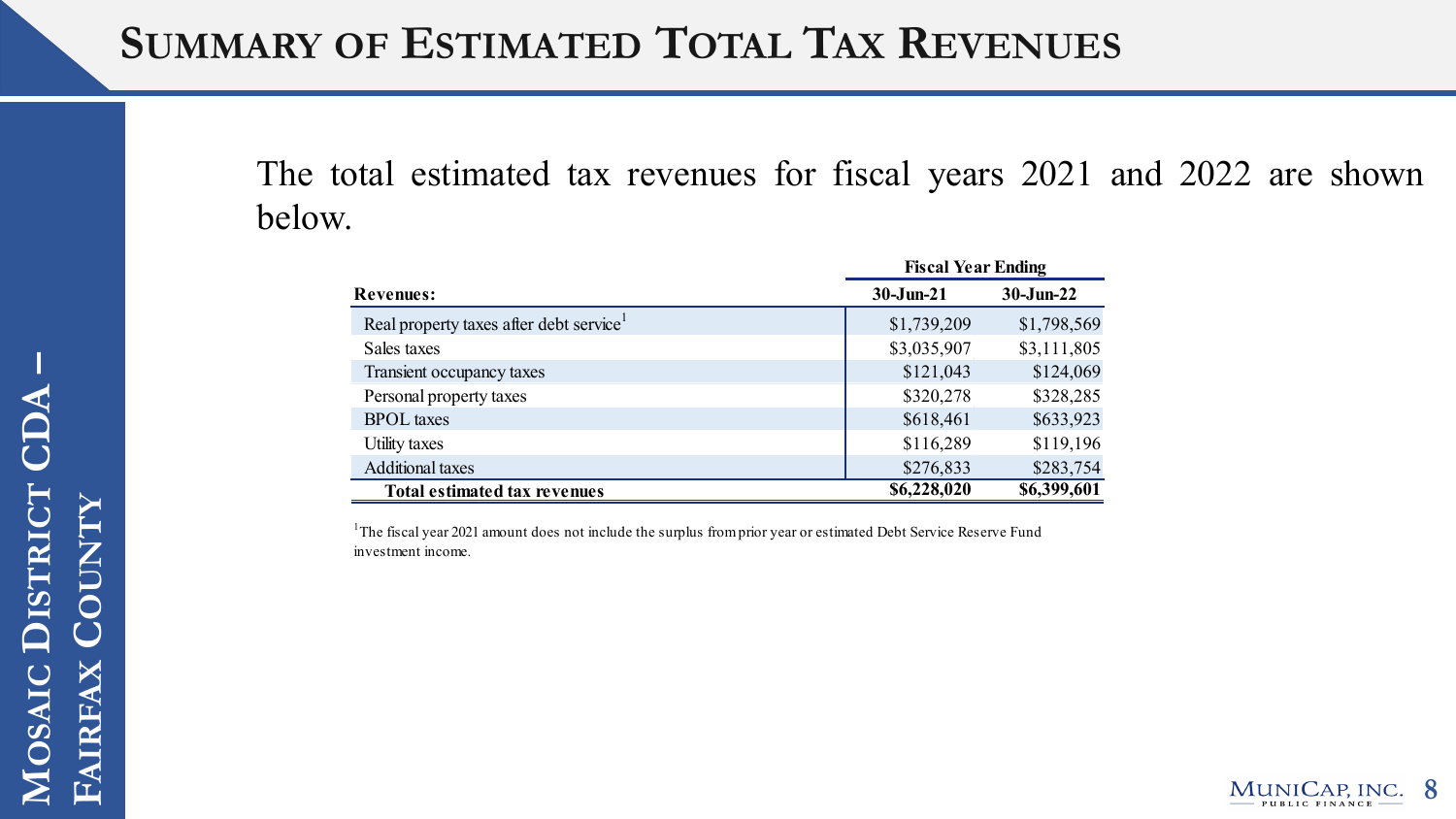## **SUMMARY OF ESTIMATED JOB IMPACTS**

• The Mosaic development is estimated to create 2,093 direct full-time equivalent jobs, which is estimated to generate \$89,803,062 in annual compensation.

|                                     | Permanent Jobs from Mosaic at Merrifield <sup>1</sup> |                            |  |
|-------------------------------------|-------------------------------------------------------|----------------------------|--|
| <b>Permanent Employment Impacts</b> | <b>Permanent Jobs</b>                                 | <b>Annual Compensation</b> |  |
| Total direct impacts                | 1,732                                                 | \$63,163,137               |  |
| Total indirect impacts              | 361                                                   | \$26,639,925               |  |
| <b>Total permanent impacts</b>      | 2,093                                                 | \$89,803,062               |  |

<sup>1</sup>Generated using IMPLAN software.